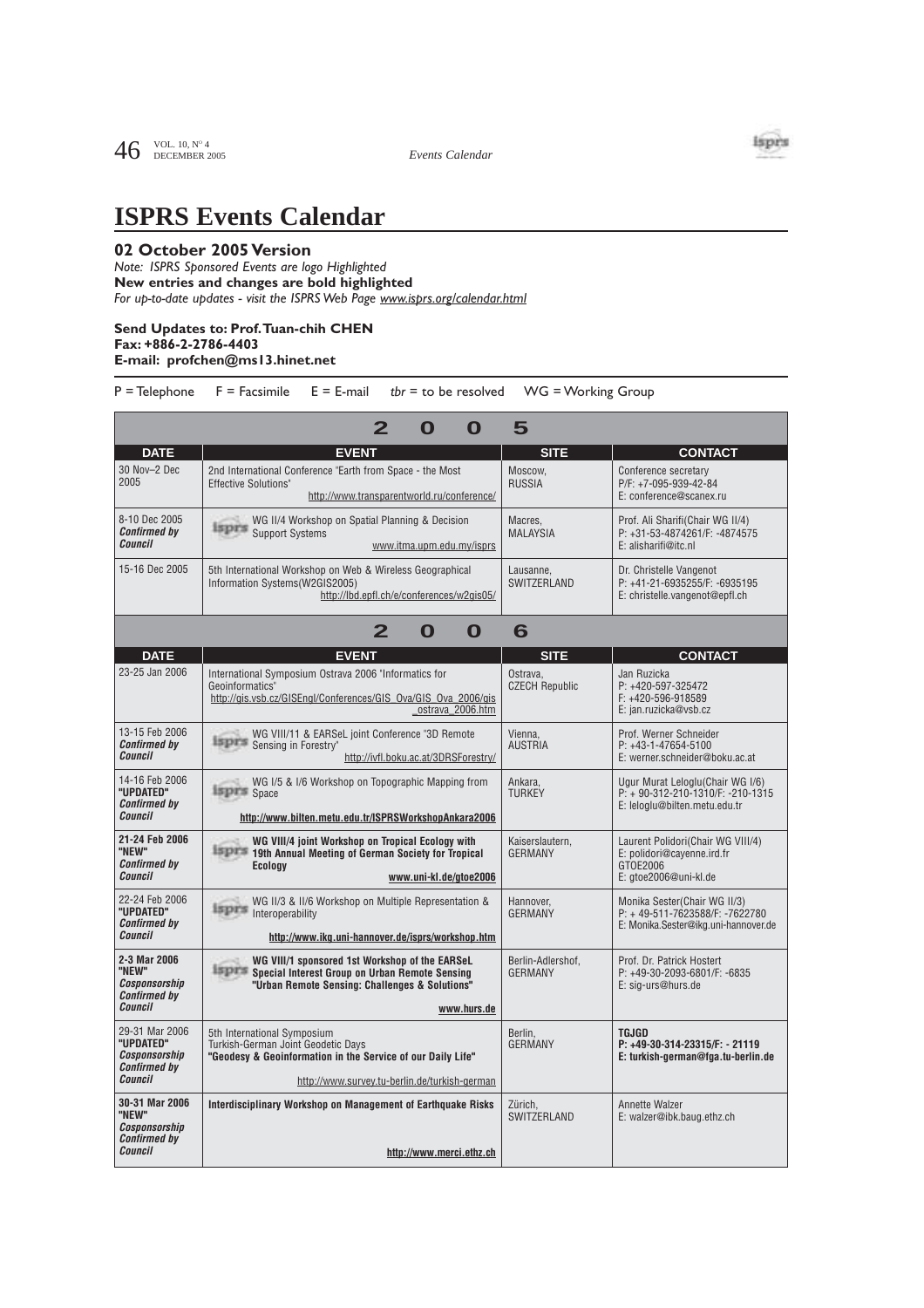

VOL. 10,  $N^{\circ}$  4  $47$ 

|                                                                | 2<br>O<br>O                                                                                                                                                                                                     | 6                                 |                                                                                                                                 |
|----------------------------------------------------------------|-----------------------------------------------------------------------------------------------------------------------------------------------------------------------------------------------------------------|-----------------------------------|---------------------------------------------------------------------------------------------------------------------------------|
| <b>DATE</b>                                                    | <b>EVENT</b>                                                                                                                                                                                                    | <b>SITE</b>                       | <b>CONTACT</b>                                                                                                                  |
| 30 Apr-4 May<br>2006                                           | <b>ASPRS Annual Conference</b><br>http://www.asprs.org/asprs/meetings/calendar.html                                                                                                                             | Reno, Nevada,<br><b>USA</b>       | <b>ASPRS</b><br>P: +1-301-493-0290/F: -493-0208<br>E: asprs@asprs.org                                                           |
| 7-12 May 2006<br>"NEW"                                         | 2006 International Congress of Imaging Science (ICIS'06):<br>Linking the Explosion of Imaging Applications with the Science<br>and Technology of Imaging<br>http://www.imaging.org/conferences/icis06/index.cfm | New York.<br><b>USA</b>           | ICIS'06<br>P: +1-703-642-9090/F: -9094<br>E: icis06@imaging.org                                                                 |
| 8-11 May 2006<br>"UPDATED"<br><b>Confirmed by</b><br>Council   | <b>Commission VII Symposium</b><br><b>ESPITS "Remote Sensing: From Pixels to Processes"</b><br>www.commission7.isprs.org<br>http://www.itc.nl/isprsc7/symposium/default.asp                                     | Enschede,<br>THE NETHERLANDS      | John L. van Genderen<br>(President Comm VII)<br>P: +31-53-4874254/F: -4874466<br>E: genderen@itc.nl                             |
| 15-17 May 2006                                                 | 25th Urban Data Management Symposium(UDMS2006)<br>http://www.udms.net                                                                                                                                           | Aalborg,<br><b>DENMARK</b>        | <b>UDMS Executive Secretary</b><br>Mrs. Elfriede M. Fendel<br>E: e.fendel@otb.tudelft.nl                                        |
| 27-30 June 2006<br>"UPDATED"<br><b>Confirmed by</b><br>Council | <b>Commission VI Symposium</b><br><b>LEPTS</b> "E-Learning & the Next Steps for Education"<br>www.commission6.isprs.org<br>www.tric.u-tokai.ac.jp/ISPRScom6/TC6_2006_Symp.htm                                   | Tokyo,<br><b>JAPAN</b>            | Kohei Cho<br>(President Comm VI)<br>P: +813-34672211#361/F: -34854976<br>E: kcho@keyaki.cc.u-tokai.ac.jp                        |
| 3-6 July 2006<br>"UPDATED"<br><b>Confirmed by</b><br>Council   | <b>Commission I Symposium</b><br><b>ISPT "From Sensors to Imagery"</b><br>www.commission1.isprs.org<br>www.colloguium.fr/sfpt2006                                                                               | Marne-la-Vallée.<br><b>FRANCE</b> | Alain Baudoin<br>(President Comm I)<br>P: +33-1-44767810/F: -44767867<br>E: alain.baudoin@cnes.fr<br>E: isprs2006@colloquium.fr |
| 4-5 July 2006                                                  | 9th Symposium on the 3-D Analysis of Human Movement<br>http://www.univ-valenciennes.fr/congres/3D2006/                                                                                                          | Valenciennes,<br><b>FRANCE</b>    | <b>Franck Barbier</b><br>P: +33-3-2751-14 60/F: -2751-1316<br>E: franck.barbier@univ-valenciennes.fr                            |
| 8 July 2006<br>"NEW"                                           | ICA Workshop on Geospatial Analysis & Modeling<br>http://www.hig.se/~bjg/ica/workshop/                                                                                                                          | Vienna,<br><b>AUSTRIA</b>         | <b>Bin Jiang</b><br>P: +46-26-64-8901/F: -8828<br>E: bjg@hig.se                                                                 |
| 10-12 July 2006<br>"NEW"                                       | 12th International Symposium on Spatial Data Handling<br>http://www.agile-secretariat.org/docs/12th SDH.pdf                                                                                                     | Vienna,<br><b>AUSTRIA</b>         | Programme Committee<br>E: greg.elmes@mail.wvu.edu                                                                               |
| 12-14 July 2006<br><b>Confirmed by</b><br><b>Council</b>       | <b>Commission II Symposium</b><br><b>ESPITS 'GICON 2006 - Geoinformation Connecting Societies'</b><br>www.commission2.isprs.org<br>http://www.gicon2006.at/                                                     | Vienna,<br><b>AUSTRIA</b>         | Wolfgang Kainz<br>(President Comm II)<br>P: +43-1-4277-48640/F: -4277-9486<br>E: wolfgang.kainz@univie.ac.at                    |
| 31 Jul-4 Aug<br>2006                                           | IEEE/IGARSS 2006<br>http://www.igarss06.org                                                                                                                                                                     | Denver, CO.<br><b>USA</b>         | Ms. Lisa A. Ostendorf<br>P: +1-540-658-1676/F: -658-1686<br>E: ieeegrss@adelphia.net                                            |
| 7-8 Aug 2006<br>"NEW"                                          | International Workshop on 3D Geoinformation 2006<br>(3DGeoInfo '06)<br>http://www.fksg.utm.my/3dgeoinfo2006/                                                                                                    | Kuala Lumpur,<br><b>MALAYSIA</b>  | Alias Abdul Rahman<br>P: +60-7-5530563/F: -5566163<br>E: alias@fksg.utm.my                                                      |
| 1-3 Sep 2006<br><b>Confirmed by</b><br><b>Council</b>          | 7th Joint ICA/EuroGeographic International Workshop<br>израз<br>on Incremental Updating & Versioning<br>http://geo.haifa.ac.il/~icaupdt/                                                                        | Haifa,<br><b>ISRAEL</b>           | Ammatzia Peled<br>(President Comm VIII)<br>P: +972-48-343591/F: -343763<br>E: peled@geo.haifa.ac.il                             |
| 4-7 Sep 2006<br>"UPDATED"<br><b>Confirmed by</b><br>Council    | <b>Commission VIII Symposium</b><br><b>ESPITE Remote Sensing Supporting Sustainable Development"</b><br>www.commission8.isprs.org<br>geo.haifa.ac.il/~isprs/ISPRS TC VIII Mid Congress Symposium.htm            | Haifa,<br><b>ISRAEL</b>           | Ammatzia Peled<br>(President Comm VIII)<br>P: +972-48-343591/F: -343763<br>E: peled@geo.haifa.ac.il                             |
| 19-22 Sep 2006<br>"UPDATED"<br><b>Confirmed by</b><br>Council  | <b>Commission III Symposium</b><br><b>LEIPES</b> "Photogrammetric Computer Vision PCV'06"<br>www.commission3.isprs.org<br>http://www.ipb.uni-bonn.de/isprs/pcv06/                                               | Bonn,<br><b>GERMANY</b>           | Wolfgang Förstner<br>(President Comm III)<br>P: +49-228-7322713/F: -7322712<br>E: wf@ipb.uni-bonn.de                            |
| 25-27 Sep 2006<br>"UPDATED"<br><b>Confirmed by</b><br>Council  | <b>Commission V Symposium</b><br><b>Espirs</b> "Image Engineering & Vision Metrology"<br>www.commission5.isprs.org<br>http://www.tu-dresden.de/fghgipf/ComV/pages/symposium.html                                | Dresden,<br><b>GERMANY</b>        | Hans-Gerd Maas<br>(President Comm V)<br>P: +49-351-463-33680/F: -463-37266<br>E: hmaas@rcs.urz.tu-dresden.de                    |